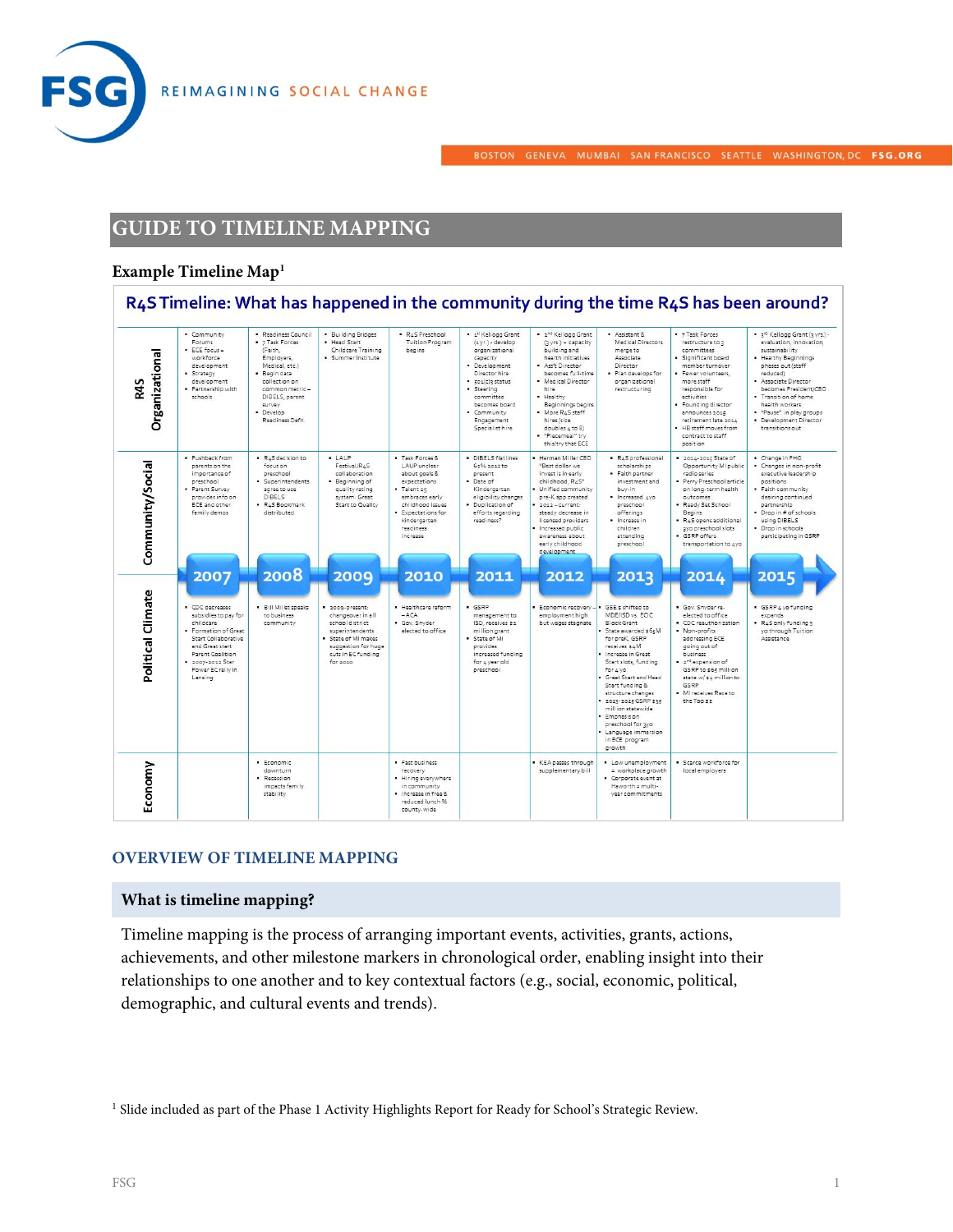| How can timeline mapping support systems thinking and practice? |             |                                                                                                                                                                                                                                                                                                                                                                                                                                                                                                                                   |  |  |  |  |
|-----------------------------------------------------------------|-------------|-----------------------------------------------------------------------------------------------------------------------------------------------------------------------------------------------------------------------------------------------------------------------------------------------------------------------------------------------------------------------------------------------------------------------------------------------------------------------------------------------------------------------------------|--|--|--|--|
|                                                                 | Context     | Understand an issue's landscape/context and history.<br>$\bullet$<br>Identify how contextual factors influence a topic/goal.<br>Put a group's progress/challenges in context (e.g., relative to external<br>factors, key activities, and funding levels).                                                                                                                                                                                                                                                                         |  |  |  |  |
|                                                                 | Connections | Explore the relationship between the group's activities or achievements<br>and other actors' activities or achievements.                                                                                                                                                                                                                                                                                                                                                                                                          |  |  |  |  |
|                                                                 | Patterns    | Determine where the energy is in the system and where there are gaps or<br>$\bullet$<br>blockages.<br>Understand the group's role or focus and how this has shifted over time.<br>Explore how the focus of other actors (or the larger system in general)<br>has shifted over time.<br>Visualize momentum, traction, and trends over time.<br>٠<br>Understand how policies, structure, or social and cultural norms are<br>changing.<br>Understand the relationship between outputs/outcomes and external<br>$\bullet$<br>events. |  |  |  |  |

# **TIMELINE MAPPING, PART ONE: FEASIBILITY ASSESSMENT**

# *1. Is timeline mapping right for your project?*

|             | <b>Considerations</b> Use Timeline Mapping |                                       | Don't Use Timeline Mapping |                                     |  |
|-------------|--------------------------------------------|---------------------------------------|----------------------------|-------------------------------------|--|
| Time        |                                            | Retrospective: You want to look       | x                          | Present/prospective: You want to    |  |
| orientation |                                            | back over a specific period.          |                            | understand what is happening now    |  |
|             |                                            |                                       |                            | or what might happen in the future. |  |
| Credible    |                                            | Participants can credibly verify, add | <b>X</b>                   | You do not have access to credible  |  |
| informants  |                                            | to, or refute information that will   |                            | sources that can confirm or refute  |  |
|             |                                            | populate the timeline.                |                            | information on the timeline.        |  |

# *2. What do I need to properly facilitate a timeline mapping session?*

A timeline mapping session typically takes about 90 minutes to facilitate. Preparation requirements are outlined below.

|                              | <b>Description</b>                                                            |  |
|------------------------------|-------------------------------------------------------------------------------|--|
| Participant prep time        | Minimal (review draft timeline, if made available)                            |  |
| <b>Facilitator prep time</b> | $6-12$ hours                                                                  |  |
| Facilitator prep work        | Setup for the activity                                                        |  |
|                              | Determine the timeframe for the mapping activity.                             |  |
|                              | Set the boundaries for the mapping ("what's in and what's out").<br>$\bullet$ |  |
|                              | Prepopulate template                                                          |  |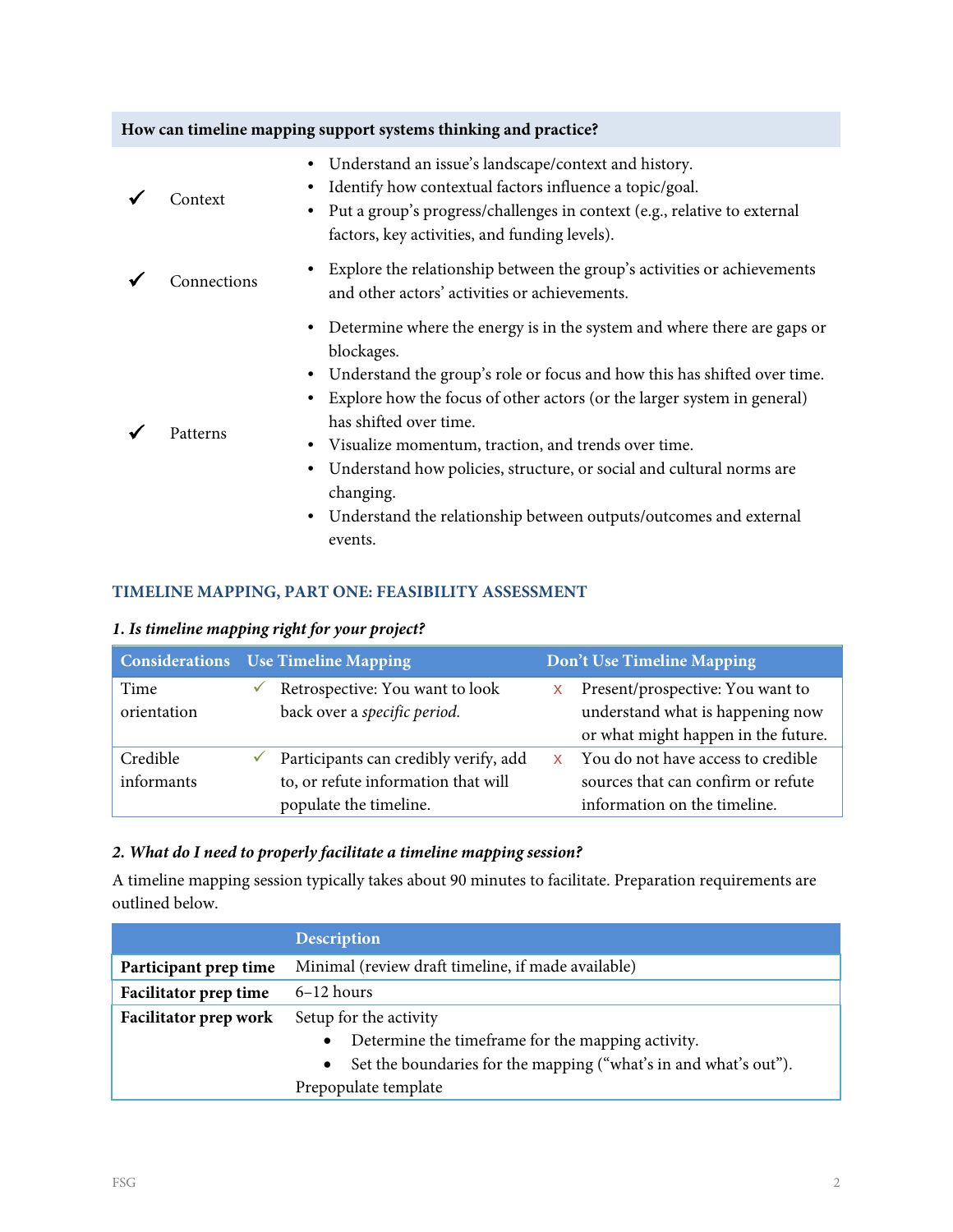|                           | Use existing data (grant reports, strategy documents, evaluation<br>$\bullet$<br>reports, other publications, interviews) to prepopulate timeline<br>mapping template. |  |
|---------------------------|------------------------------------------------------------------------------------------------------------------------------------------------------------------------|--|
|                           | Add contextual data as appropriate (e.g., enactment of key policies).<br>$\bullet$                                                                                     |  |
| <b>Required materials</b> | Facilitation agenda and talking points                                                                                                                                 |  |
|                           | Individual printed copies of the prepopulated timeline so that people<br>$\bullet$                                                                                     |  |
|                           | can reference it during the session                                                                                                                                    |  |
|                           | Large printed posters (24 by 36 inches) with dates for the timeline<br>$\bullet$                                                                                       |  |
|                           | and key pieces of information or thematic areas identified                                                                                                             |  |
|                           | Sticky notes for adding or moving information on the timeline<br>٠                                                                                                     |  |
|                           | Markers, pens                                                                                                                                                          |  |
|                           | Flip charts (at least two) and wall space for hanging flip chart paper<br>$\bullet$                                                                                    |  |
|                           | on wall (eight sheets long ideally)                                                                                                                                    |  |

#### **TIMELINE MAPPING, PART TWO: PREP**

Unlike most other types of visualization tools, timeline mapping often requires significant pre-meeting work to be successful. (This is especially true if key inputs, such as grants data, need to be retrieved and analyzed before they can be added to the template.) Below are the recommended steps in preparing for a timeline mapping session.

*1. Choose a Topic and Set Boundaries*

- Select a **topic** for the analysis and set topical boundaries. For example, a chosen topic could be "progress toward early childhood care objectives" in a particular county, with "early childhood" defined as birth to age eight and loose boundaries around the social determinants of health.
- Determine **who will participate** in the timeline mapping session, and whose activities, strategies, and investments will be included as part of the mapping exercise.
- Select a **scale of analysis** (e.g., national, state, regional, or local). In general, the broader the topic selected (above), the smaller the scale of analysis should be. Your map should stick to no more than three to four "levels" of analysis (e.g., program, organization, and context).
- Set a **timeframe for the analysis** to capture relevant history. For most topics, a 5- to 10-year retrospective timeline will suffice.

#### *2. Create the Template*

Working from the sample templates at the end of this section, create a two (or more) page template that session participants can use to populate the timeline. Follow the steps below to create the template. Refer to the Appendix for an example.

#### **Creating the Template, Step 1: Prepopulate Data on a Timeline Document**

The timeline map records the factual information that session participants will use to reveal connections among relevant data points (e.g., trends in policy or funding; participant events, strategies, or investments; specific efforts relevant to the subject of the timeline). To the extent that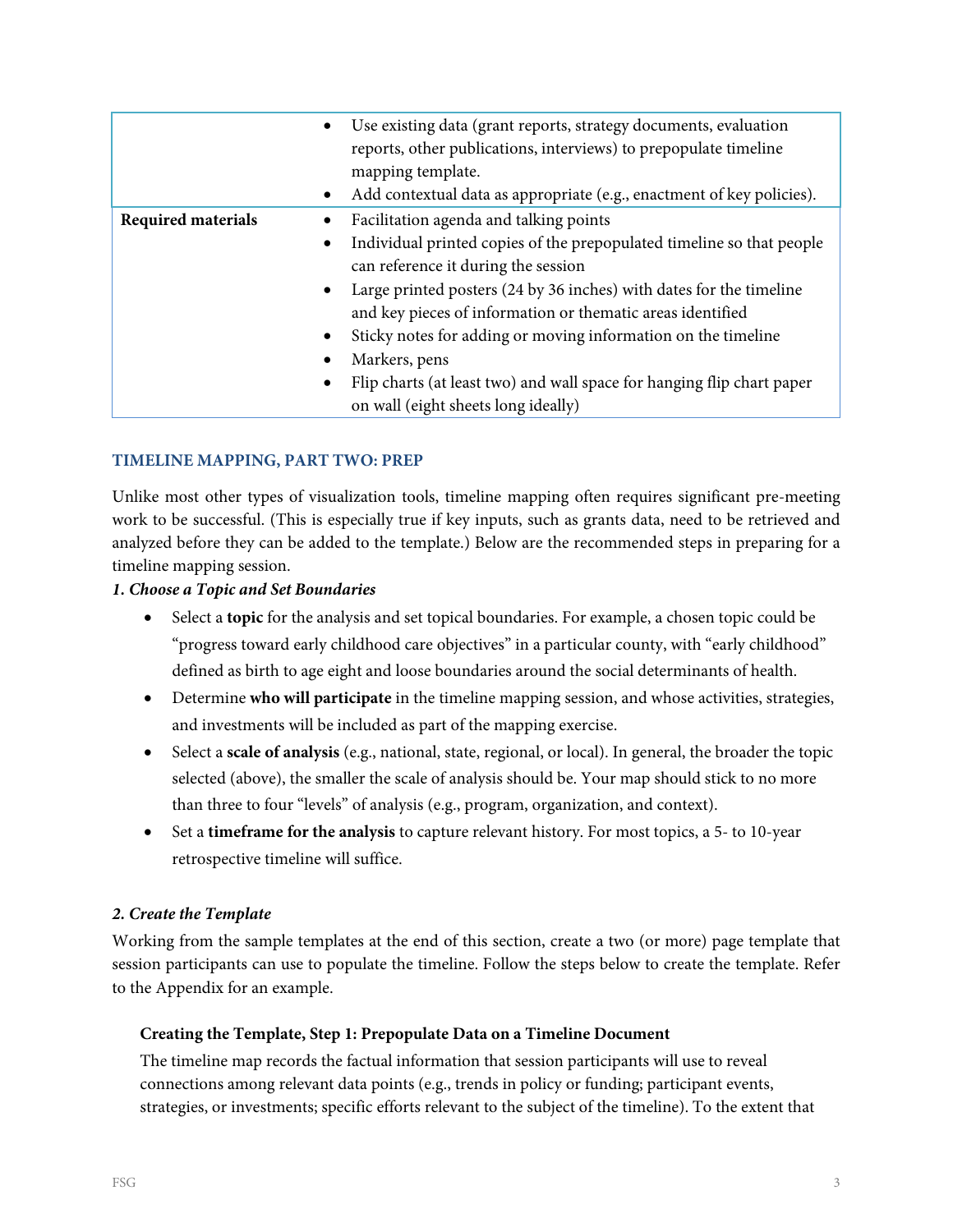this factual information is available in advance of the mapping session, you should incorporate it into a template that includes timeframe, key external trends and events, high-level participant and partner outputs and activities, and participant and partner investments. (Factual information could come from a number of sources, such as grant reports, evaluation reports, the media, academic research, subject matter experts, and many others).

# *A. Timeframe*

At the top of the page, mark the timeframe and identify period markers as appropriate (e.g., months, years, and decades). As a rule of thumb, aim for about 10 period markers per page to ensure there is adequate space for details and comments.

# *B. Internal activities and events*

Provide space to record data on participants' (and partners', if desired) strategic focus, activities, achievements, and leadership/internal transitions. For example, you may wish to include data on:

- Major initiatives or focus areas during the timeframe (e.g., RFP announced, sites selected, conference hosted or attended, partnerships established)
- Changes in vision, mission, or core strategies
- Changes in organizational leadership (e.g., date that a new Executive Director joined)

# **Optional: Major Investments**

To the extent that they are relevant, create space to record major investments by participants and partners. In many instances, there will be more grants and investments relevant to a topic than can be feasibly depicted on a timeline. In such instances, it is important to define and apply criteria to narrow the list.

- Define and Apply Criteria: Decide what criteria would be ideal to apply to the data (e.g., magnitude or significance of the effort, scale or location of the effort, targeted population, program or portfolio). Decide how the data would ideally be sorted (i.e., how the data will be organized and in what order the criteria will be applied).
- Gather the Data: Obtain data from relevant and credible sources.
- Plot the Data
	- Consider developing a color-coding system for information related to different sub-topics (e.g., for a map focused on early childhood, blue could indicate infancy, purple could indicate nursery school, red could indicate pre-school).
	- Plot the data in the relevant spaces on the timeline template. You may need to adjust the template or the dataset to accommodate the information you've gathered. It is okay to adjust the number of years on each page and the size of the efforts included in the dataset.
	- After the data is plotted, check it for accuracy. Consider running the draft by two or three key members of the participant group before sharing it with the full group.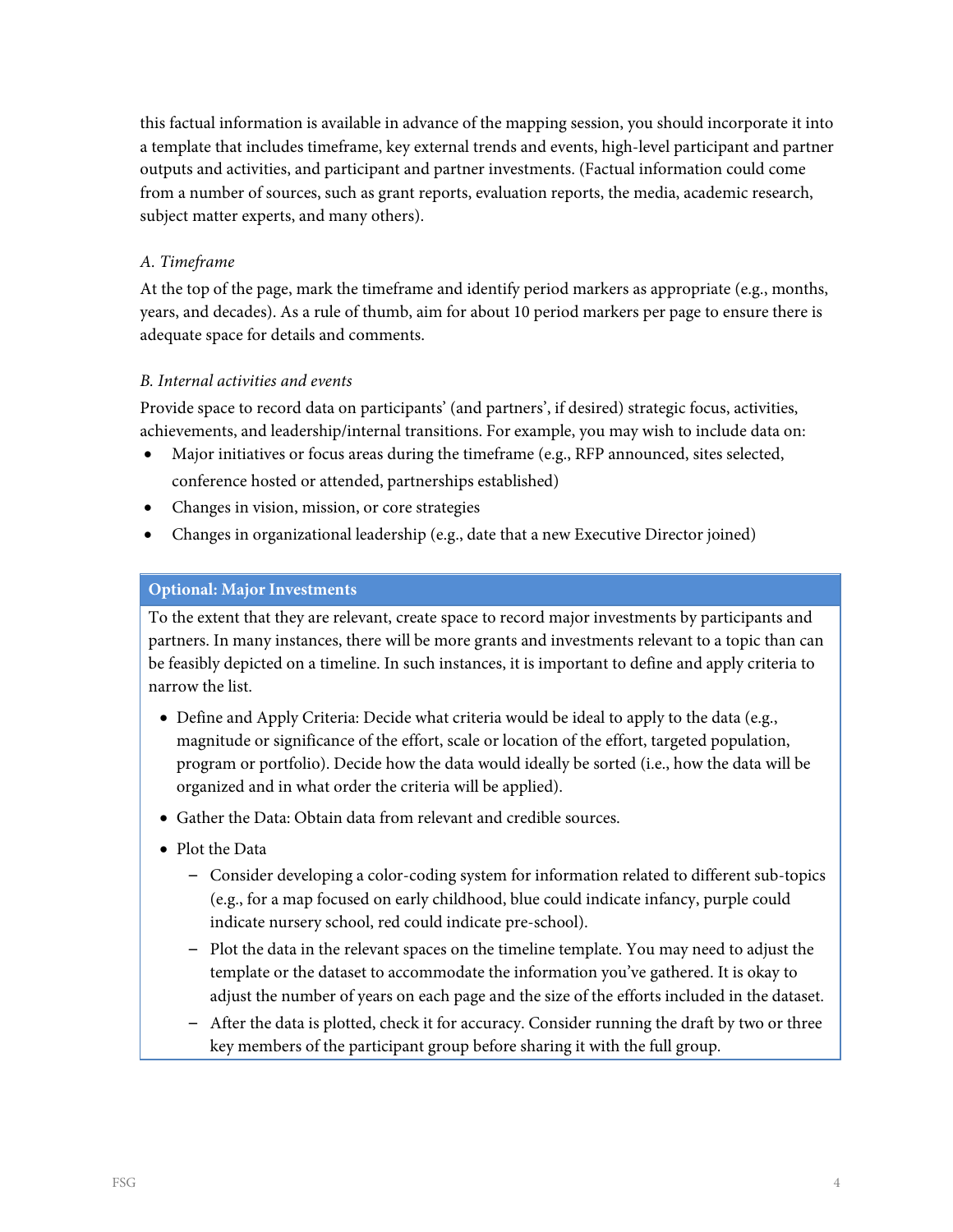# *C. External events*

Next, provide space to record key external factors (e.g., public policies, funding changes, and media coverage of key events). These factors are included in the timeline mapping process in order to prompt participants to consider how they responded to shifts in external context and energy regarding a given topic. In general, it is best to focus on external events with strong, meaningful connections to the subject of the timeframe. The below table provides guidance on external factors that could be considered as well as potential criteria to use in filtering information to be added to the template.

#### **Categories of External Events to Consider**

- Enactment of new policies or major shifts in existing policies
- Major investments or divestments in the space *(could be public or philanthropic)*
- Changes in organizational or political leadership
- Major news stories, public events, or campaigns
- New breakthroughs in technology or research
- Changes in economic conditions
- Changes in demographics

**Remember that data on the map should be expressed in date format.** For example, rather than adding a trend such as "increased attention to childhood obesity issues," it is preferable to add specific dates or periods, such as the timing of a local media campaign on healthy eating, or the date that a new school food policy took effect, or the period when local policymakers considered that policy.

**If needed, you can create different timeline pages to track the influence of different categories of external events.**

# **Creating the Template, Step 2: Develop Guiding Questions**

The final step in the prep process for a timeline mapping session is to develop the guiding questions that will frame how participants review the information and what types of insights they generate. Questions will help participants move from the "what" to the "so what."

Good guiding questions will:

- Be open ended
- Progress from looking backward to looking forward; make connections between past events and future objectives
- Prompt participants to read between the data or make connections
- Think at the systems level

The following set of guiding questions can serve as a strong starting place and can be customized for the specific objectives of the conversation.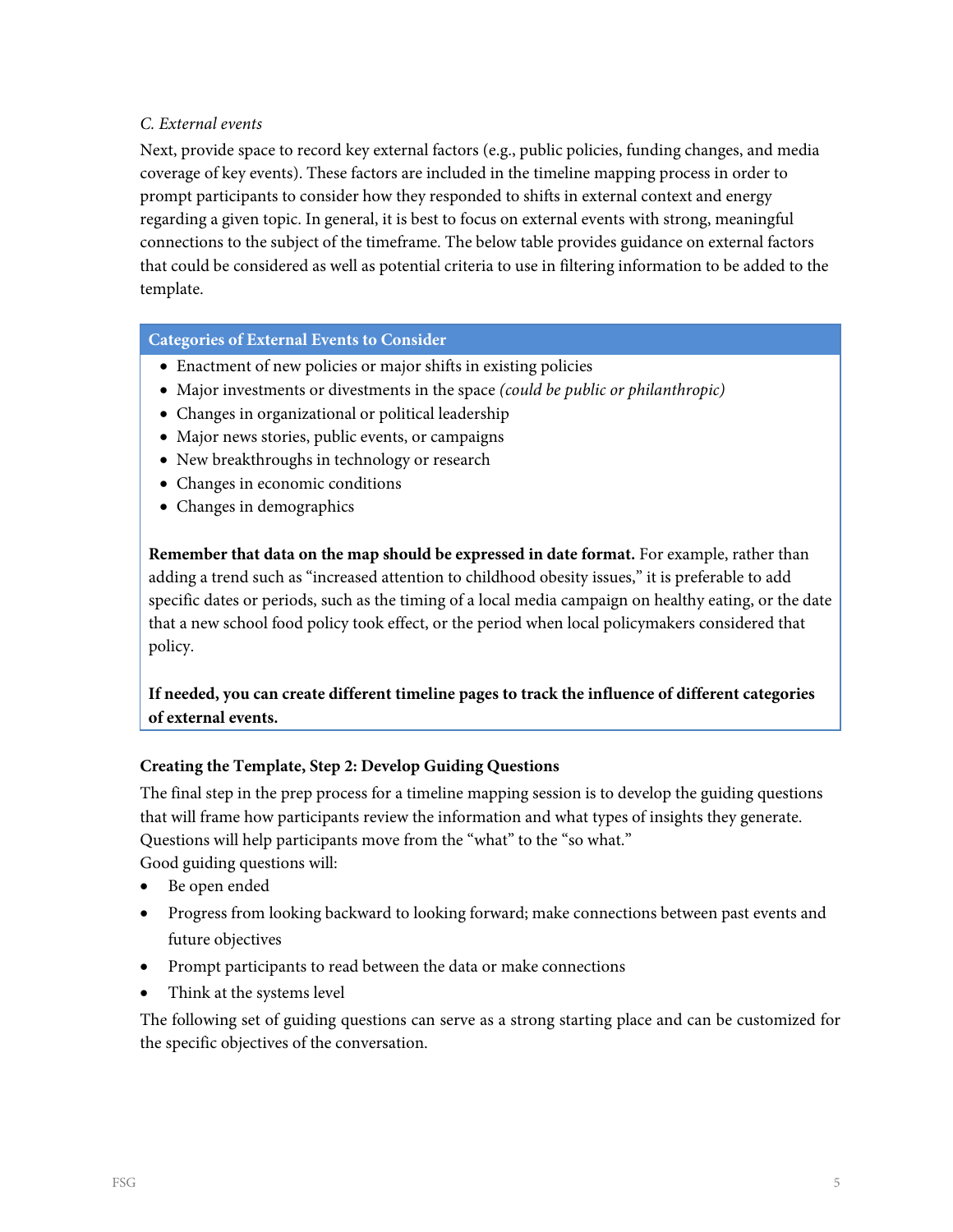# *Sample Guiding Questions*

*The facilitator should adapt the questions below to correspond with the topic of discussion.* 

#### 1. **What themes or insights did this timeline provide?**

- What appear to be some particularly noteworthy events, activities, factors, actors, or organizations? What makes them noteworthy?
	- How have the initiative or members of the group responded to key changes in external context?
- What relationships do you notice in the map? *(Tailor this question to different scales/segments of the map, e.g., participant efforts, external context)*
	- How have the initiative and its context influenced each other?
- What findings will be most important to keep top-of-mind for future work?
- 2. **What questions or implications does this timeline raise for you?** (*You should tailor this question to the objectives of your meeting/engagement.)*
- 3. **What's not here that should be here? What's here that should not be here?**

#### *Room Setup and Materials Needed*

- Allocate 90 minutes to the session.
- Print poster-sized (24-by-36-inch) copies of key pages in the timeline (this can be done at Staples or FedEx). Hang the posters so that participants can visually reference the timeline during the conversation.
- Arrange the room so that each member of the group can see one another and the posters.
- Distribute a printed copy of the timeline to each person so they can reference it during the conversation.
- Have at least two flip charts, flip chart pads, and markers available, with window or white-board space available to hang up to eight flip chart sheets.
- Have sticky notes and pens available.

# **TIMELINE MAPPING, PART THREE: PRE-WORK FOR PARTICIPANTS**

Ideally, you should have time to share the prepopulated timeline with session participants before the meeting. In your email to participants, provide an overview of the purpose of the session and a preview of how it will be useful. Encourage participants to review the template in advance and reflect on the guiding questions (above) as time permits.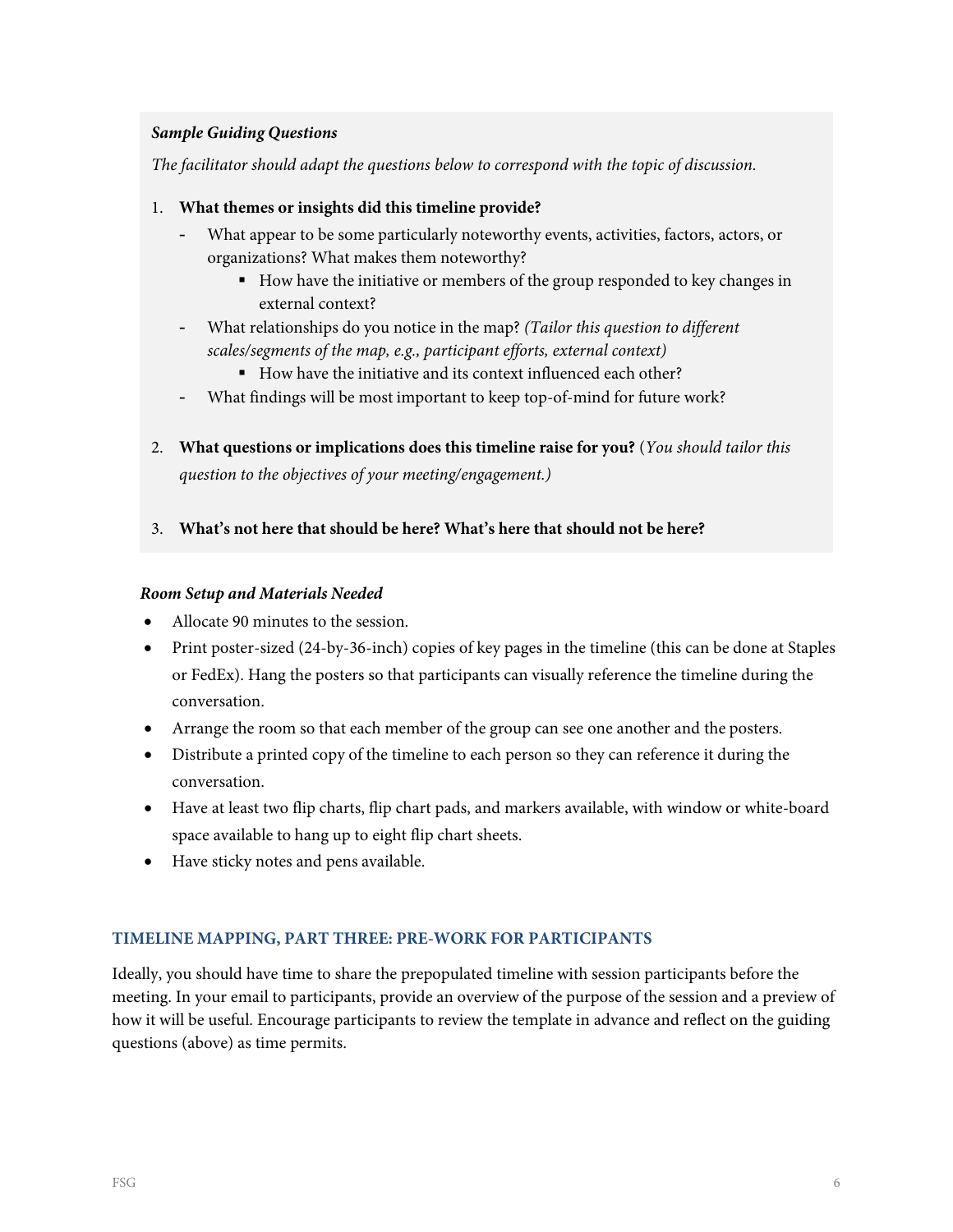# **TIMELINE MAPPING, PART FOUR: FACILITATION AND SUGGESTED TIMING**

*A timeline mapping session typically takes about 75–90 minutes to facilitate.*

### **1. Introduction (15 minutes)**

• Begin by sharing a brief introduction to timeline mapping and the purpose of the activity.

#### **2. Facilitate the Discussion (30–50 minutes)**

• Use the guiding questions you developed (see Part Two, above) to help frame the conversation. Select two to three questions that you want to be sure to ask directly; the other questions can be reserved as probe questions. See the box below for example primary questions, probe questions, and suggested time allocations.

| <b>Facilitate the Conversation</b>                                                  |                                                                       |                       |  |  |  |
|-------------------------------------------------------------------------------------|-----------------------------------------------------------------------|-----------------------|--|--|--|
| These questions should be the same as the guiding questions shared in the pre-read. |                                                                       |                       |  |  |  |
|                                                                                     | <b>Discussion Questions</b>                                           | <b>Suggested Time</b> |  |  |  |
| 1.                                                                                  | What themes or insights did this timeline provide?                    | 30 minutes            |  |  |  |
|                                                                                     | What appear to be some particularly noteworthy events,                |                       |  |  |  |
|                                                                                     | activities, factors, actors, or organizations? What makes them        |                       |  |  |  |
|                                                                                     | noteworthy?                                                           |                       |  |  |  |
|                                                                                     | How has the initiative or members of the group<br>п                   |                       |  |  |  |
|                                                                                     | responded to key changes in external context?                         |                       |  |  |  |
|                                                                                     | What relationships do you notice in the map? (Tailor this             |                       |  |  |  |
|                                                                                     | question to different scales/segments of the map, e.g., participant   |                       |  |  |  |
|                                                                                     | efforts, external context.)                                           |                       |  |  |  |
|                                                                                     | How have the initiative and its context influenced each               |                       |  |  |  |
|                                                                                     | other?                                                                |                       |  |  |  |
|                                                                                     | What findings will be most important to keep top-of-mind for          |                       |  |  |  |
|                                                                                     | future work?                                                          |                       |  |  |  |
| 2.                                                                                  | What questions or implications does this timeline raise for you as it | 10 minutes            |  |  |  |
|                                                                                     | relates to where and how the group should prioritize its activities,  |                       |  |  |  |
|                                                                                     | investments, and relationship-building work moving forward?           |                       |  |  |  |
| 3.                                                                                  | What's not here that should be here? What's here that should not be   | 10 minutes            |  |  |  |
|                                                                                     | here?                                                                 |                       |  |  |  |

- During the discussion, draw the group's attention to themes and insights they share, past examples of how the organization or initiative has emerged or adapted, and ways the group responded to or missed external shifts in the system. Invite the group to share stories that illustrate best practices or learning moments.
- Record the group's comments and insights in the "observations" row of the timeline template.